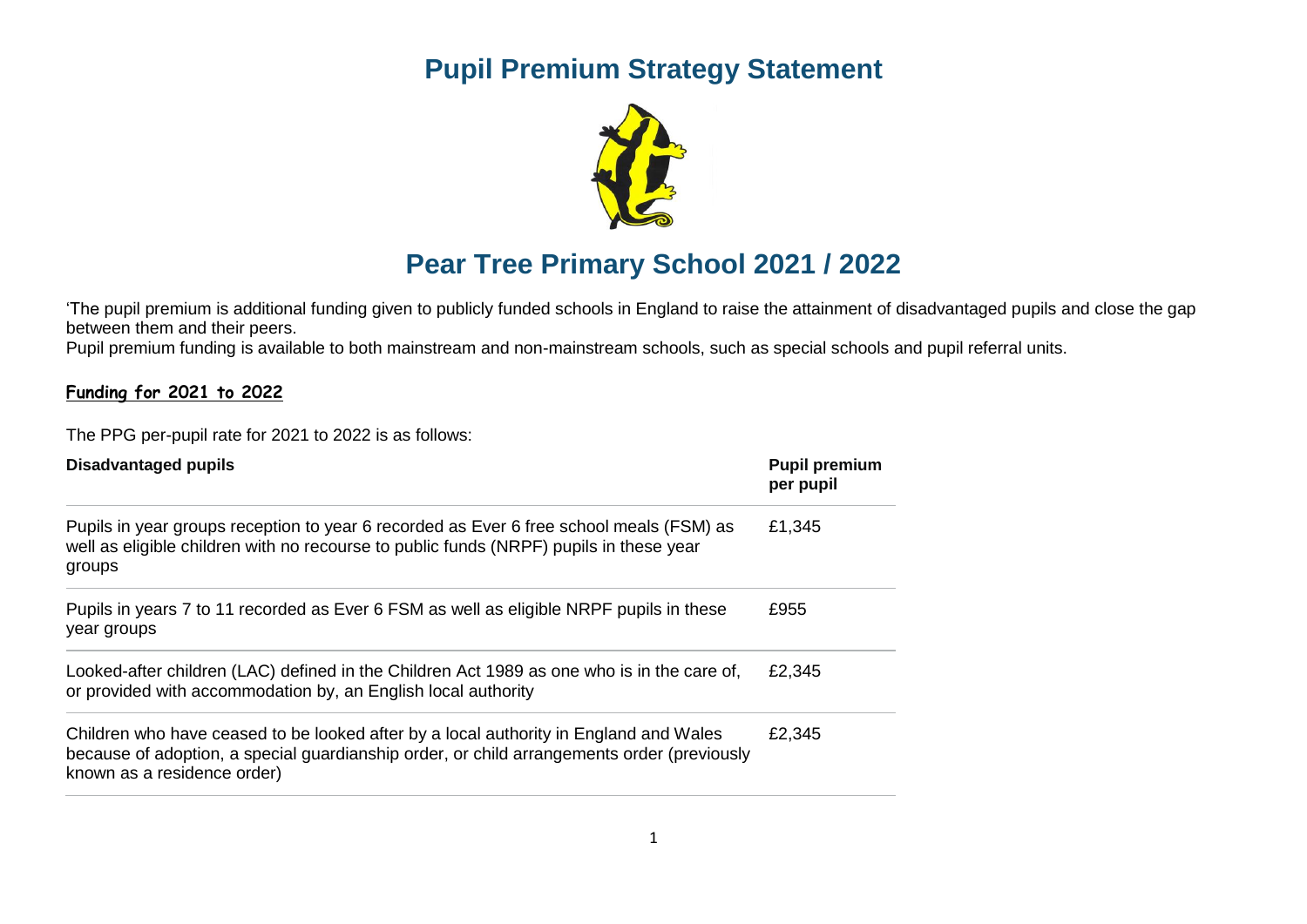| 1. Summary information                                   |                                                                                                                                                                      |                                                |                                                                                                   |         |                            |                                                                                                                                                                                                                                                                                           |     |                            |  |
|----------------------------------------------------------|----------------------------------------------------------------------------------------------------------------------------------------------------------------------|------------------------------------------------|---------------------------------------------------------------------------------------------------|---------|----------------------------|-------------------------------------------------------------------------------------------------------------------------------------------------------------------------------------------------------------------------------------------------------------------------------------------|-----|----------------------------|--|
| <b>School</b>                                            |                                                                                                                                                                      | Pear Tree Primary School                       |                                                                                                   |         |                            |                                                                                                                                                                                                                                                                                           |     |                            |  |
|                                                          | <b>Academic Year</b>                                                                                                                                                 | 2021/2022                                      | <b>Total PP budget</b>                                                                            |         | £17,795                    | Date of most recent PP Review                                                                                                                                                                                                                                                             |     | August 2021                |  |
| <b>Total number of pupils</b>                            |                                                                                                                                                                      | 217                                            | Number of pupils eligible for<br><b>PP</b>                                                        | 16 (7%) |                            | Date for next internal review of this strategy                                                                                                                                                                                                                                            |     | September<br>2022          |  |
|                                                          |                                                                                                                                                                      |                                                | 2. Attainment Yr. 6 (July 2019) NO RESULTS AVAILABLE FOR JULY 2021 DUE TO COVID LOCKDOWN          |         |                            |                                                                                                                                                                                                                                                                                           |     |                            |  |
|                                                          |                                                                                                                                                                      |                                                |                                                                                                   |         | Pupils eligible for PP (2) |                                                                                                                                                                                                                                                                                           |     | Pupils not eligible for PP |  |
|                                                          | % achieving in reading, writing and maths                                                                                                                            |                                                |                                                                                                   |         |                            | 50%                                                                                                                                                                                                                                                                                       | 67% |                            |  |
|                                                          | % making progress in reading                                                                                                                                         |                                                |                                                                                                   |         |                            | 50%                                                                                                                                                                                                                                                                                       | 76% |                            |  |
|                                                          | % making progress in writing                                                                                                                                         |                                                |                                                                                                   |         |                            | 50%                                                                                                                                                                                                                                                                                       | 82% |                            |  |
|                                                          | % making progress in maths                                                                                                                                           |                                                |                                                                                                   |         |                            | 50%                                                                                                                                                                                                                                                                                       | 79% |                            |  |
|                                                          |                                                                                                                                                                      |                                                | 3. Barriers to future attainment (for pupils eligible for PP)                                     |         |                            |                                                                                                                                                                                                                                                                                           |     |                            |  |
|                                                          |                                                                                                                                                                      |                                                | In-school barriers (issues to be addressed in school, such as poor oral language skills)          |         |                            |                                                                                                                                                                                                                                                                                           |     |                            |  |
| А.                                                       |                                                                                                                                                                      |                                                |                                                                                                   |         |                            |                                                                                                                                                                                                                                                                                           |     |                            |  |
| <b>B.</b>                                                | Social and emotional needs which affect pupils' learning                                                                                                             |                                                |                                                                                                   |         |                            |                                                                                                                                                                                                                                                                                           |     |                            |  |
| C.                                                       | To improve attainment and progress in reading and writing for pupils entitled to the Pupil Premium.                                                                  |                                                |                                                                                                   |         |                            |                                                                                                                                                                                                                                                                                           |     |                            |  |
| D.                                                       | To improve attainment and progress in maths for pupils entitled to the Pupil Premium.                                                                                |                                                |                                                                                                   |         |                            |                                                                                                                                                                                                                                                                                           |     |                            |  |
|                                                          | To identify specific barriers to learning and social and emotional development for individual pupils and find ways of overcoming these barriers<br>specific to COVID |                                                |                                                                                                   |         |                            |                                                                                                                                                                                                                                                                                           |     |                            |  |
| Ε.                                                       | To provide financial support for trips, extra-curricular activities and other school costs and opportunities                                                         |                                                |                                                                                                   |         |                            |                                                                                                                                                                                                                                                                                           |     |                            |  |
|                                                          |                                                                                                                                                                      |                                                | External barriers (issues which also require action outside school, such as low attendance rates) |         |                            |                                                                                                                                                                                                                                                                                           |     |                            |  |
| F.                                                       | To work closely with families to improve attendance and punctuality.                                                                                                 |                                                |                                                                                                   |         |                            |                                                                                                                                                                                                                                                                                           |     |                            |  |
| 4. Desired outcomes - Teaching/Outcomes/Wider Approaches |                                                                                                                                                                      |                                                |                                                                                                   |         |                            |                                                                                                                                                                                                                                                                                           |     |                            |  |
|                                                          |                                                                                                                                                                      | Desired outcomes and how they will be measured |                                                                                                   |         |                            | Success criteria                                                                                                                                                                                                                                                                          |     |                            |  |
| A.                                                       | To support pupils' social and emotional provision through access to appropriate<br>interventions.                                                                    |                                                |                                                                                                   |         |                            | PP pupils gain in confidence and resilience. Demonstrated by greater<br>engagement in school activities both academic, physical and artistic.<br>Improved friendships and emotional management. Entry and exits<br>assessments completed for those who participate in ELSA interventions. |     |                            |  |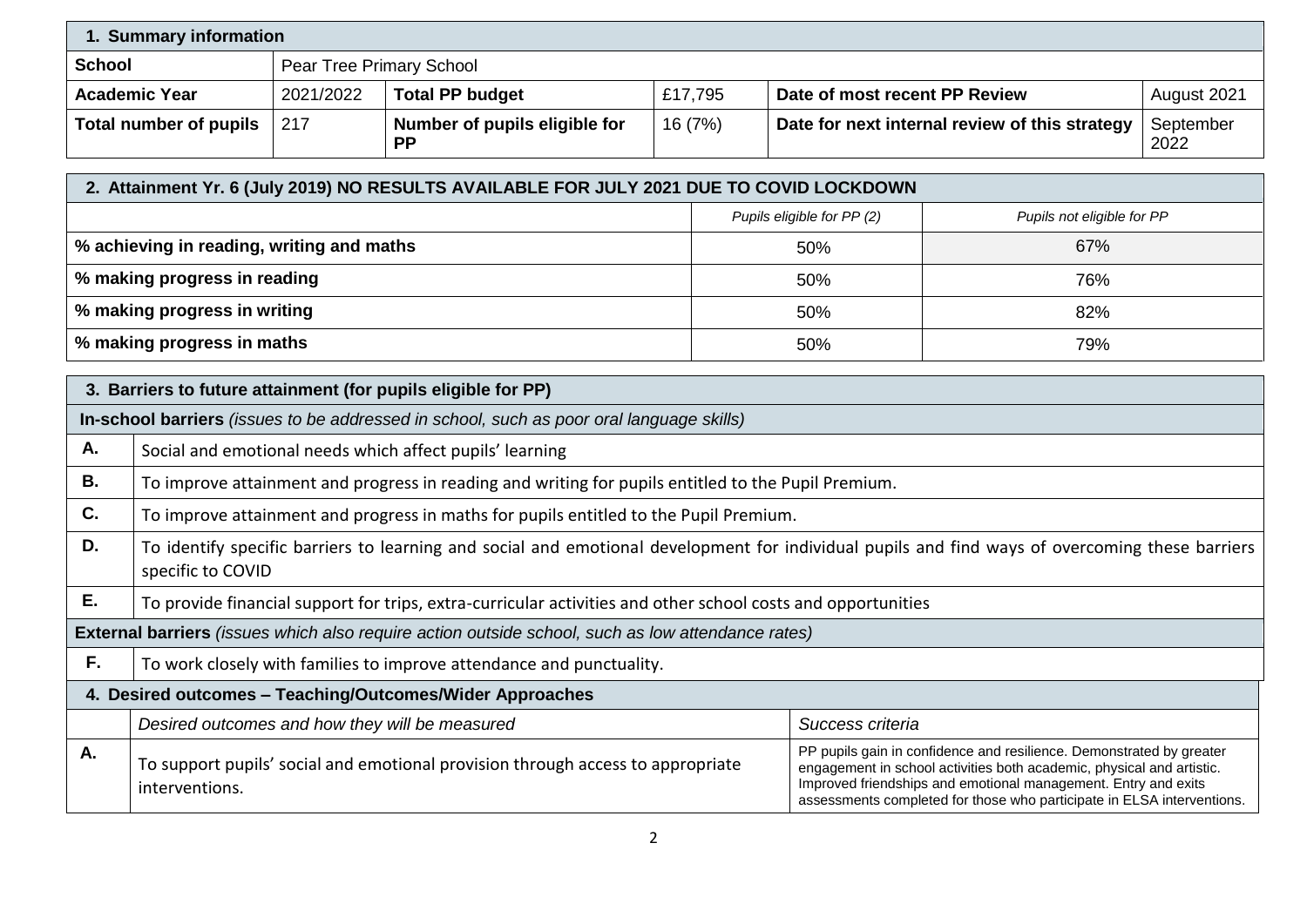| <b>B&amp;C</b> | To improve attainment and progress in Reading, Writing and Maths for pupils<br>entitled to the Pupil Premium.                                       | 75%+ of PP pupils achieving three + points progress in Maths, Reading<br>and Writing in the majority of classes.                                                                                                                              |
|----------------|-----------------------------------------------------------------------------------------------------------------------------------------------------|-----------------------------------------------------------------------------------------------------------------------------------------------------------------------------------------------------------------------------------------------|
| D.             | To identify specific barriers to learning and social and emotional development for<br>individual pupils and find ways of overcoming these barriers. | Pupils who require support to be provided with ELSA support and<br>appropriate small group interventions to build better emotional resilience<br>and regulation. Look at IT poverty and how we can support this and<br>address online safety. |
| Е.             | To provide financial support for trips, extra-curricular activities and other school<br>costs and opportunities to ensure inclusion.                | Improved wellbeing and friendships for PP pupils developed through<br>inclusion with peers in a wide range of activities.                                                                                                                     |
| F:             | To work closely with families to improve attendance and punctuality.                                                                                | 90% of PP/PP+ pupils to achieve attendance of 95%+ and 95% + on-<br>time arrivals for each school day.                                                                                                                                        |

| <b>Financial year</b>                                                                                                        | <b>Amount of Pupil Premium funding</b>                                                                                                        |                                                                         |                                                                                                                                                                                     |                                                                                                                                                                                                 |                                                                                                |                                                                                                                                                                                                                                 |
|------------------------------------------------------------------------------------------------------------------------------|-----------------------------------------------------------------------------------------------------------------------------------------------|-------------------------------------------------------------------------|-------------------------------------------------------------------------------------------------------------------------------------------------------------------------------------|-------------------------------------------------------------------------------------------------------------------------------------------------------------------------------------------------|------------------------------------------------------------------------------------------------|---------------------------------------------------------------------------------------------------------------------------------------------------------------------------------------------------------------------------------|
| 2021-22                                                                                                                      | Funding: $£17,795$                                                                                                                            |                                                                         |                                                                                                                                                                                     |                                                                                                                                                                                                 |                                                                                                |                                                                                                                                                                                                                                 |
| <b>Pupil Premium used</b><br>for:                                                                                            | Amount allocated to the<br>intervention / action<br>(E)                                                                                       | Is this a<br>new or<br>continued<br>activity/c<br>ost<br>centre?        | <b>Brief summary of the</b><br>intervention or action,<br>including details of year<br>groups and pupils<br>involved, and the<br>timescale                                          | <b>Specific intended</b><br>outcomes: how will this<br>intervention or action<br>improve achievement<br>for pupils eligible for<br>the Pupil Premium?<br>What will it achieve if<br>successful? | How will this activity be<br>monitored, when and by<br>whom? How will success be<br>evidenced? | <b>Actual impact: What</b><br>did the action or<br>activity actually<br>achieve? Be specific:<br>'As a result of this<br>action<br>If you plan to repeat<br>this activity, what<br>would you change to<br>improve it next time? |
| <b>Support of pupils for</b><br>trips and<br>residential/after<br>school clubs/music<br>lessons/enrichment<br>opportunities/ | £150 per pupil allocated. (16 x £150<br>$=$ £2,400                                                                                            | Continued<br>required<br>support to<br>ensure<br>inclusive<br>education | Funding ensures all pupils able to<br>access extra-curricular and<br>enrichment activities - money paid<br>out for estimated 15 pupils over the<br>year                             | Inclusion<br>Highly successful                                                                                                                                                                  | Class Teachers/Admin Administrator.                                                            |                                                                                                                                                                                                                                 |
| <b>ELSA Intervention</b>                                                                                                     | £112.50 per child who takes part for<br>six week block - 6 pupils to take<br>part over course of the year = $£675$                            | Continued<br>activity                                                   | Initiative for selected pupils. Six week<br>programme of one hour sessions.<br>Focus to develop confidence,<br>resilience, inclusion, team work and<br>to build emotional wellbeing | Inclusion and raised positive<br>profile with peers and staff.<br>Increasing 'positive buy into'<br>school. Confidence and resilience<br>grows.                                                 | Class teacher/AH who is running<br>course/Deputy head                                          |                                                                                                                                                                                                                                 |
| <b>Small Group</b><br><b>Interventions</b>                                                                                   | All pupils benefitted from small<br>group or one to one support during<br>academic year. - Additional TA<br>hours - £4,000 to fund additional | Established<br>initiative but<br>new therapy<br>offered                 | Established support across KS2 -<br>particular focus on<br>reading/communication and writing<br>following analysis of results- In                                                   | Narrowing gaps, accelerated<br>learning. Reducing numbers to<br>allow for greater direct teacher<br>interface with each pupil and                                                               | <b>Class</b><br>teachers/parents/SENCO/HeadTeacher                                             |                                                                                                                                                                                                                                 |